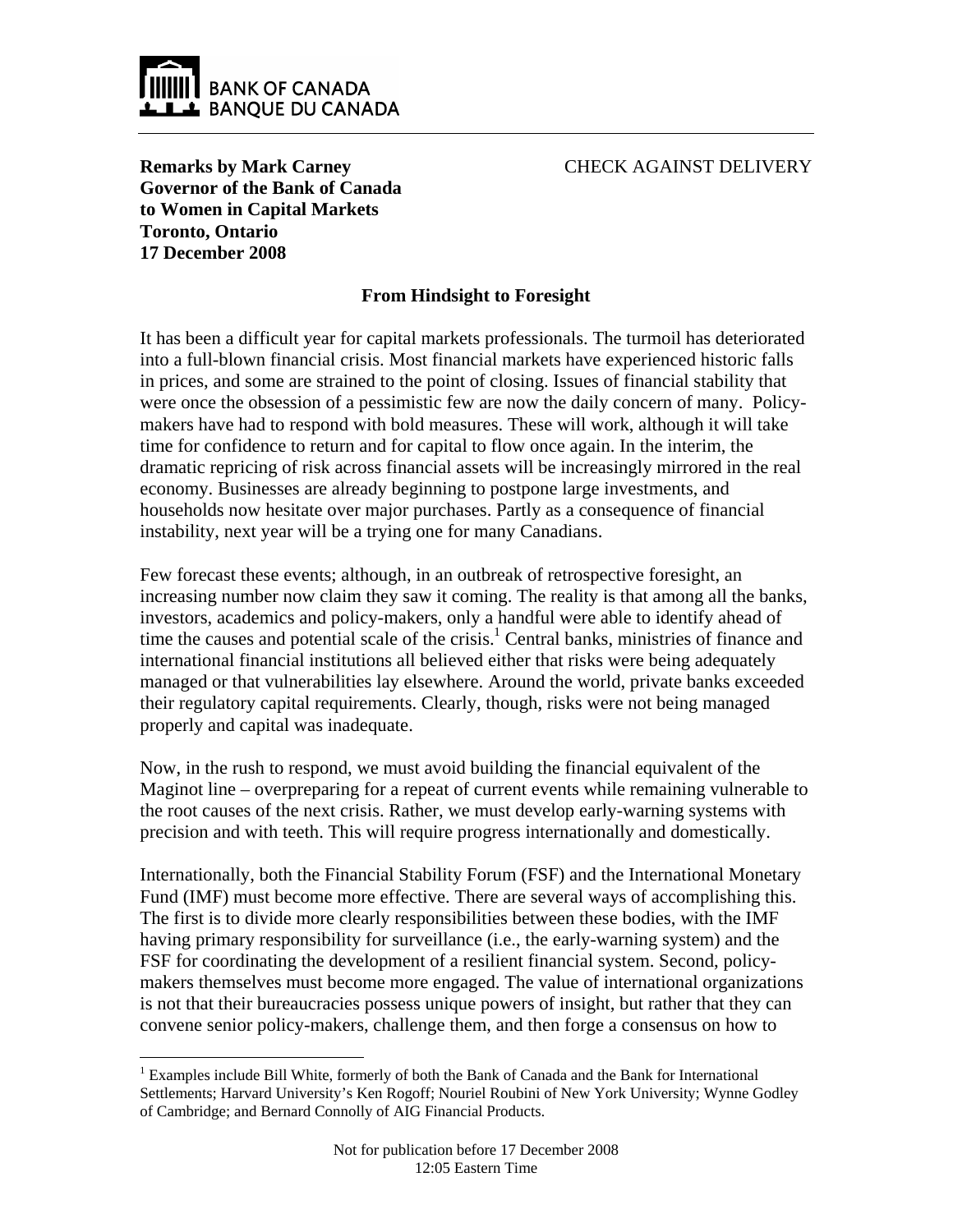foster sustainable global economic growth. Third, countries must recognize that membership in these organizations brings responsibilities. This is why Canada successfully pushed at the recent G-20 summit for mandatory regular reviews of each country's financial system by the IMF (a process carried out under the Financial Sector Assessment Program or FSAP). Finally, it matters who is around the table. In Washington last month, G-20 leaders agreed to expand the FSF to include key emerging markets. These countries not only have first-hand experience of financial crises but also are the major surplus countries who, as major capital providers, need to be part of a global solution.<sup>2</sup>

Domestic responsibility for financial stability is currently shared among a large number of federal and provincial bodies. This includes the Bank of Canada, which is mandated by legislation to "promote the economic and financial welfare of Canada." Today I would like to focus on how the Bank can fulfill this broad mandate by contributing to financial stability in Canada.

### **A Macroprudential Approach**

 $\overline{a}$ 

A clear lesson of the current crisis is the need to take a macroprudential approach to financial stability. Macroprudential surveillance assesses current risks by looking at the broad economic and financial conditions that can contribute to the buildup of risks to the financial system and the economy as a whole. Macroprudential regulation seeks to improve the resiliency of the financial system by designing standards and codes to limit the buildup of financial and economic imbalances. Put simply, a macroprudential approach focuses on the forest, not the trees.

Two topical fallacies of composition illustrate the point. The first is what Keynes termed the "paradox of thrift." It may be individually rational for people to want to save more and businesses to invest less during uncertain economic times. If this behaviour is widespread, however, it becomes collectively irrational. Fear of recession feeds a recession. Similarly, a bank may decide to hoard capital in anticipation of increased loan losses during a slowdown. If all banks do the same, their actions will exacerbate the downturn and increase their eventual losses. It is well-known that timely and properly calibrated monetary and fiscal policy can address the first issue. It is less widely recognized that macroprudential regulation can address the second.

In many ways, the central bank is ideally suited to bring a macroprudential approach to financial stability. Our mandate demands that we take an economy-wide perspective. Further, we have a strong motivation to maintain a stable, efficient financial system because we rely on it to transmit our monetary policy actions. However, we do not have many of the tools necessary to secure financial stability. Monetary policy is a blunt instrument, poorly suited to addressing financial imbalances. Instead, macrofinancial stability should be one of the core objectives of financial regulation. Until it is, under the current framework, the Bank can promote financial stability through two tools: liquidity and advocacy.

 $2^2$  M. Carney, "Reflections on Recent International Economic Developments" (Speech to the Canadian Club of Montreal, Montréal, Quebec, 25 September 2008).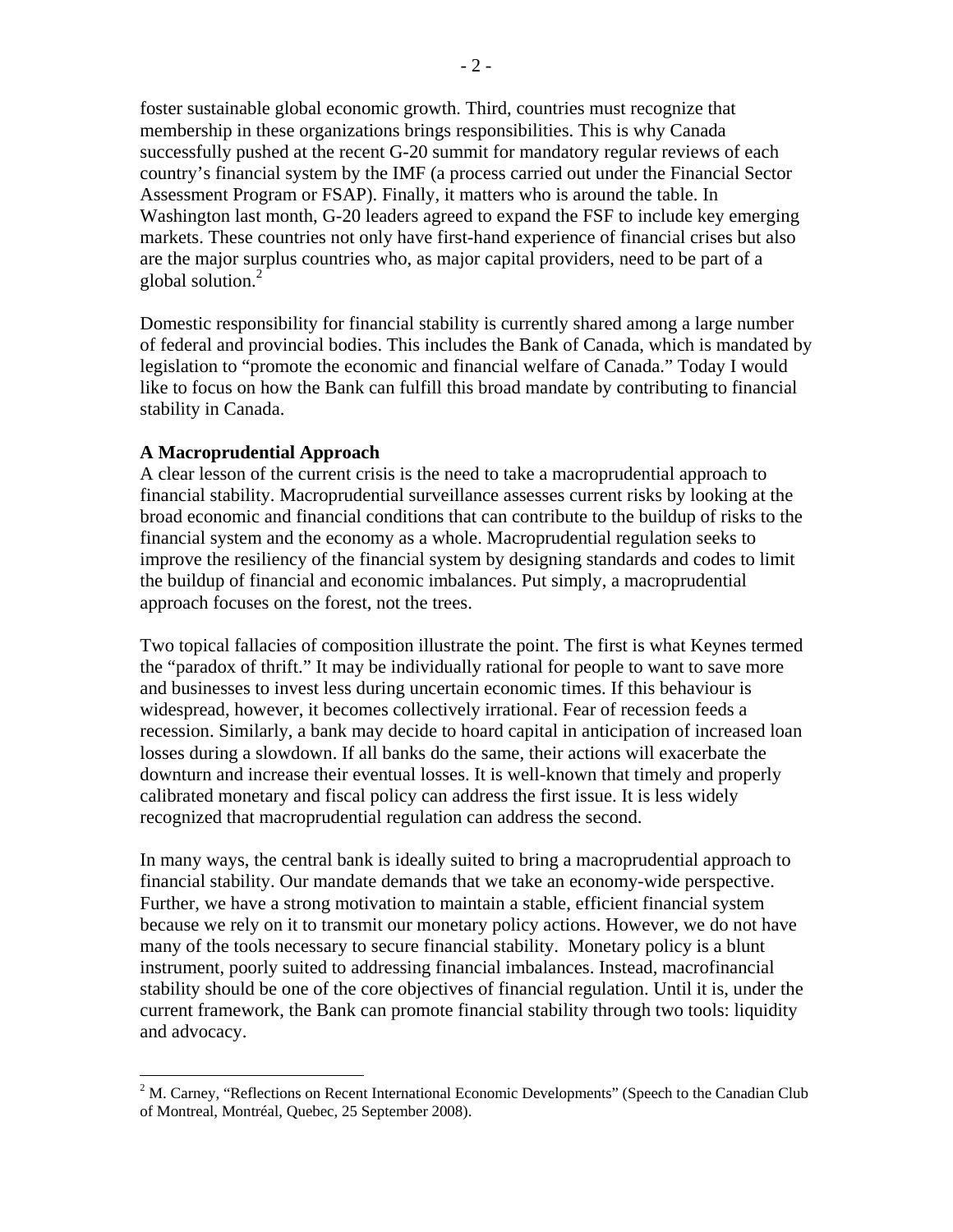The Bank is the ultimate source of liquidity within the economy. We have used our recently enhanced powers under the Bank of Canada Act extensively throughout the crisis, with measures that now total more than \$36 billion of term liquidity. There are four important points of context. First, we are not supplying net liquidity to the system – there is no new central bank money. Rather, we are redistributing liquidity by exchanging liquid assets for high-quality, though less-liquid ones. Second, we are substantially overcollateralized to protect our balance sheet.<sup>3</sup> Third, consistent with Canada's relatively strong banking system, our liquidity provision has not been as large as elsewhere. For example, the Bank of Canada is currently providing liquidity equivalent to around 1 per cent of total domestic banking assets. The comparable figures are 4 per cent in Europe, 5 per cent in the United Kingdom and 6 per cent in the United States. Finally, while the provision of extraordinary liquidity by central banks is limiting the damage from the crisis, it has long been apparent that official liquidity, irrespective of size, cannot re-open markets on its own.

The Bank's second tool – advocacy – has not received the same profile as the first – a fact I hope to begin to change today. The Bank can promote financial stability by influencing public sector policies and private sector behaviour. We do this in two ways; by leveraging our position in key domestic and international organizations, and by producing solid analysis and research to ground our advice. Domestically, we work closely with representatives from the Federal Department of Finance, the Office of the Superintendent of Financial Institutions (OSFI), the Canada Deposit Insurance Corporation, and the Financial Consumer Agency of Canada. We meet regularly to share information, coordinate actions, and advise the federal government on financial sector policy. Within this group, the Bank of Canada is the only organization that brings a solely macroprudential perspective to the table – a perspective we intend increasingly to assert.

### **Improving Our Analysis and Sharpening Our Accountability**

In recent years, the Bank has made financial stability a strategic priority. Strengthening this priority was one of the primary motivations behind our internal reorganization last month. We now have a department dedicated to financial stability, and we are investing heavily in our research and analysis. We are hiring senior capital markets professionals and drawing on leading academics as special advisers. In addition, the mandate of the Bank's Governing Council has been sharpened to add financial stability assessment to its responsibilities. The deputy governors and I should be held accountable for our analysis; others for whether or not they follow our advice.

To be clear, we are not seeking to identify every worthy reform in the financial sector (they are legion). Rather, we will seek to identify stresses in the economy as well as the regulations and practices that have the potential for serious macroeconomic consequences. In doing so, we will want occasionally to change behaviours, conventions and even regulations to mitigate threats.

<sup>&</sup>lt;sup>3</sup> For example, at the end of November, the Bank had collateral for its term purchase and resale agreements worth 105 per cent of the amount outstanding in term PRAs.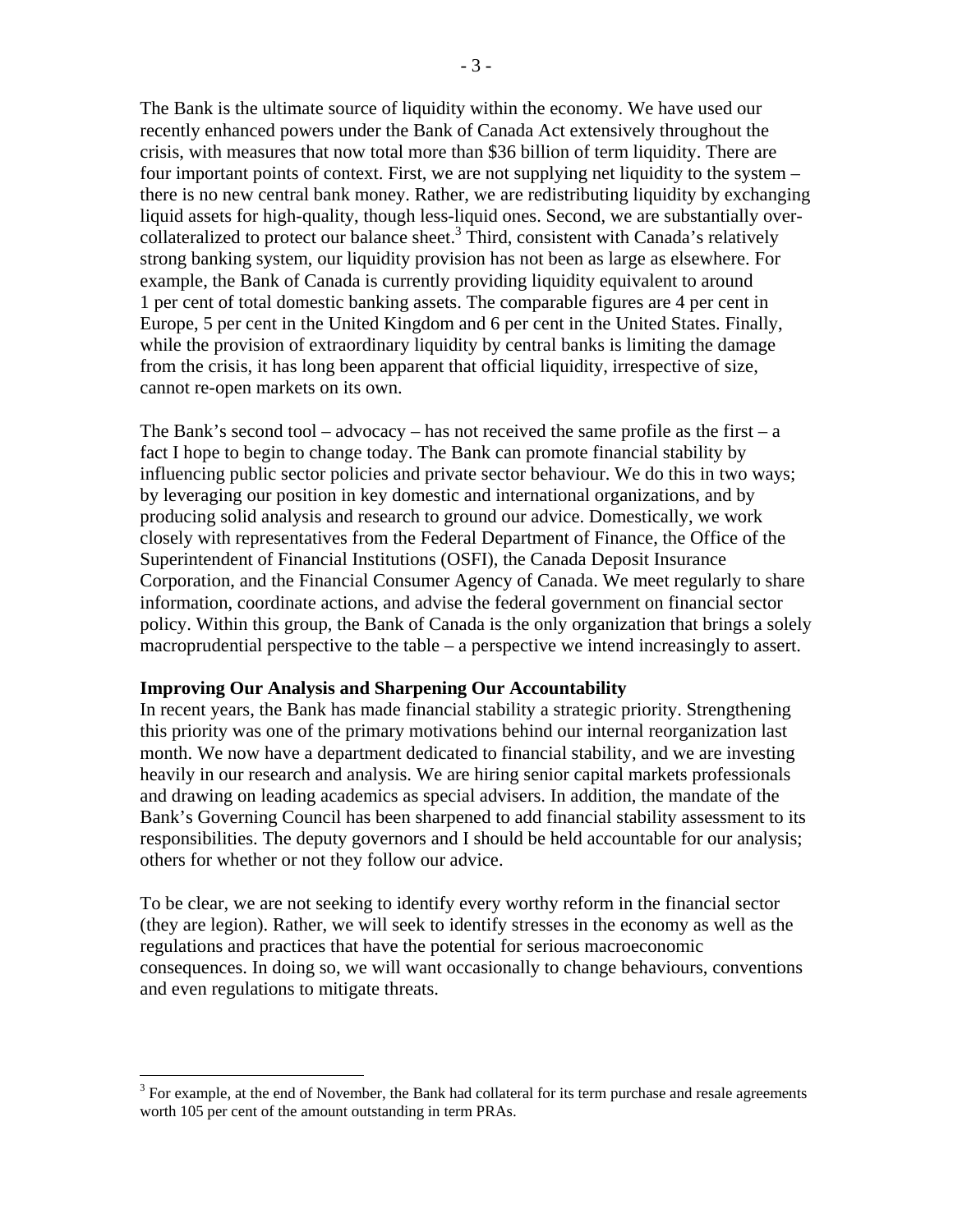The latest edition of the Bank's *Financial System Review* (FSR), which was published last week, is a first step. It contains, for the first time, the judgment of the Governing Council as to the main risks to Canadian financial stability. I will return to this shortly. First, I will say a few words regarding an article in the current FSR, which details efforts by Bank staff to construct an early-warning indicator for financial stress in Canada.<sup>4</sup>

### **An Early-Warning System**

The Bank of Canada has developed a financial stress indicator, the FSI, which uses a number of domestic variables to measure the degree of financial stress in the economy.<sup>5</sup> As you would expect, the FSI is now showing record levels of stress. It is correlated with how you all probably feel. While this indicator does an excellent job of measuring stress in real time, our objective is to develop empirical measures that could forewarn of potential financial crises. In other words, given that the FSI accurately measures financial stress, what accurately predicts changes in the FSI?

It has been clear for some time that rapid growth in credit and sustained growth in asset prices often precede financial crises. Bank researchers have found a promising tool for assessing Canada's vulnerability to crisis: a combination of growth in domestic business credit and real estate prices that tends to be a good predictor of changes to the Bank's financial stress indicator one to two years in the future. However, this combination was unable to predict the current crisis because the root causes came from outside Canada. There is ongoing work at the Bank to refine these tools, which could prove important, not only for predicting future periods of financial instability and thereby prompting timely corrective actions, but also for the development of countercyclical capital rules that I will discuss in a few minutes.

# **Current Risks to Stability**

In the FSR, five major risks to financial stability were identified: first, the liquidity and funding of financial institutions; second, their capital adequacy; third, the state of household balance sheets; fourth, the possibility of a more prolonged downturn in the global economy; and fifth, the threat of a destabilizing unwinding of global financial imbalances. Let me now spend a few minutes discussing the first three of these risks in some detail, although I should stress that these are risks, and not the most likely outcomes.

### *Funding and liquidity*

 $\overline{a}$ 

The current crisis began in the summer of 2007 as liquidity dried up, leading to major disruptions in money and bond markets. In response, the Bank of Canada provided exceptional liquidity to core financial institutions, with the expectation that this liquidity would cascade through the financial system. This was indeed the case this past spring. With the intensification of the crisis since September, our liquidity efforts have been significantly expanded. While these actions have sharply lowered money market spreads and encouraged some lending at longer maturities, conditions remain far from normal.

<sup>4</sup> M. Misina, P. St-Amant, and G. Tkacz, "Credit, Asset Prices, and Financial Stress in Canada," *Financial System Review* (Ottawa: Bank of Canada, December 2008): 29-33.<br><sup>5</sup> M. Illing and Y. Liu, "An Index of Financial Stress for Canada" (Working Paper No. 2003-14, Bank of

Canada, 2003).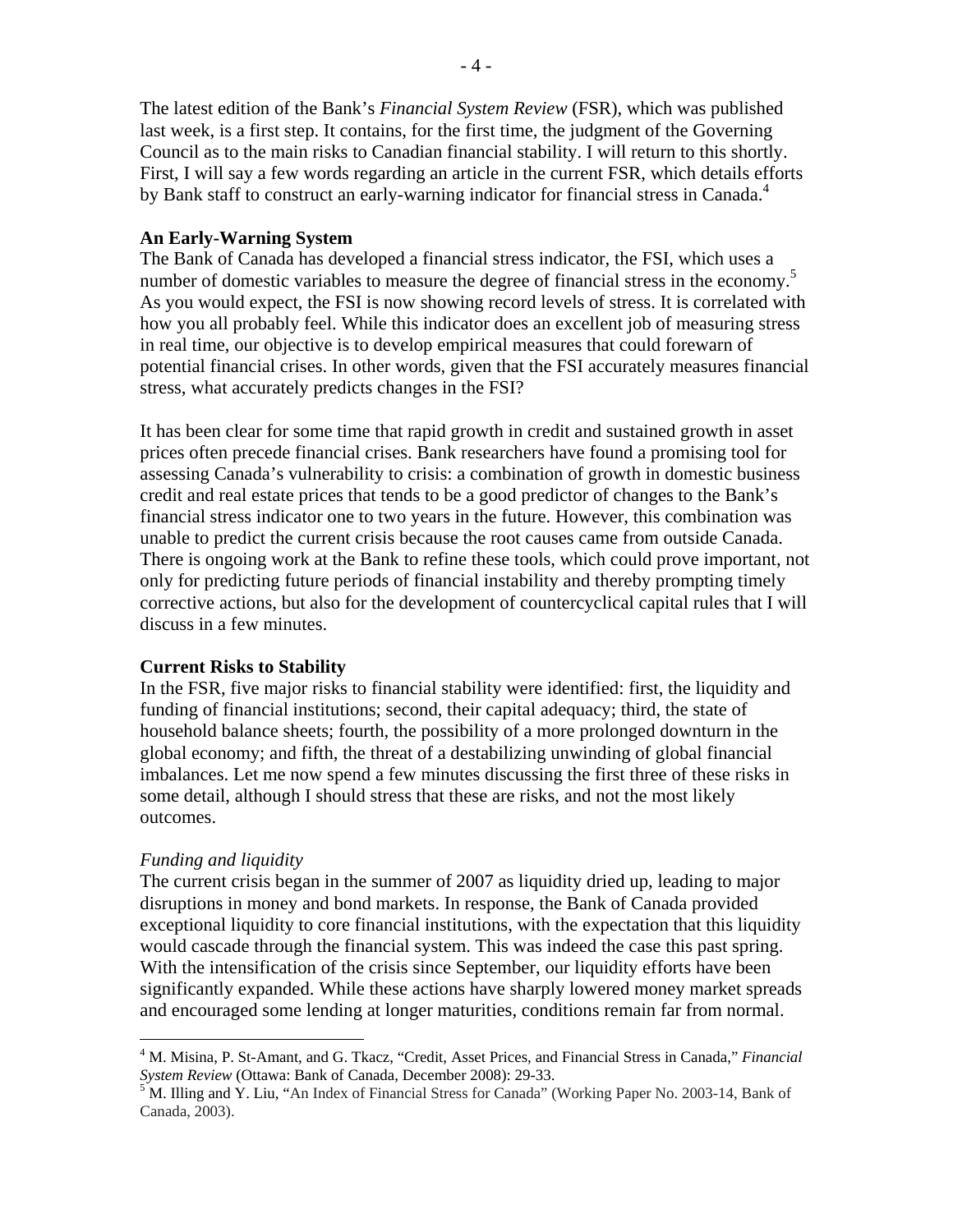Bond issuance has been slow to return, which is putting greater pressure on banks as the sole source of lending growth. In tandem, financial institutions have curtailed their central roles as intermediaries and market-makers. This feeds illiquidity and volatility in financial markets and delays the return of confidence in the financial system. This could aggravate the adverse feedback loop between the financial system and the real economy.

In essence, we have gone from one extreme – with overabundant liquidity leading to the misallocation of capital – to another – where, in some systemically important markets, capital is barely being allocated at all. The challenge for policy-makers is to provide transition support that effectively restarts rather than replaces markets. As I have argued elsewhere, this may require structural changes to some markets, including the greater use of clearing houses, and a re-thinking of the scale and frequency of central bank liquidity operations.<sup>6</sup>

#### *Procyclical capital adequacy*

1

The second risk identified in the FSR is the procyclicality of bank capital. Put simply, banks characteristically increase leverage in a boom, further feeding the expansion, before reducing leverage in a downturn, exacerbating the slowdown. Regulation often reinforces these tendencies when it should lean against them. This is now a serious global problem.

Banks outside of Canada are under enormous pressure to reduce leverage. Given the scope of likely ultimate losses from structured products alone, it would take an enormous amount of capital to reduce average leverage ratios to Canadian levels. Bank of Canada research estimates that U.S., U.K. and European banks would need to raise a combined US\$1.2 trillion to bring their leverage ratios down to Canadian levels. These capital needs will rise linearly with any recession-induced writedowns. In this environment, banks are inclined to hoard capital, rather than deploy it. In a world with guarantees, liquidity and funding support, regulators should not reinforce this tendency.

In Canada, our banks are not facing the same pressures to de-lever as their counterparts abroad. Still, their loan portfolios would experience higher credit losses in a deep or prolonged downturn. The risk identified in the FSR is that market forces could compel banks to maintain higher capital ratios than necessary to guard against the possibility of worse economic outcome. This could lead banks to slow balance sheet growth, which would tighten lending conditions for both households and businesses and weaken the economy. Ultimately, the financial institutions themselves would suffer from this selffulfilling prophecy.

Given these concerns, the Superintendent of Financial Institutions last month took the welcome step of giving Canadian banks more flexibility by allowing them to raise the proportion of preferred shares that comprise their Tier 1 capital from 30 per cent to 40 per cent. The lower absolute leverage of Canadian institutions and the higher quality of their Tier 1 capital should mean that they can expand lending faster than their

<sup>&</sup>lt;sup>6</sup> M. Carney, "Building Continuous Markets" (Speech to the Canada-United Kingdom Chamber of Commerce, London, England, 19 November 2008).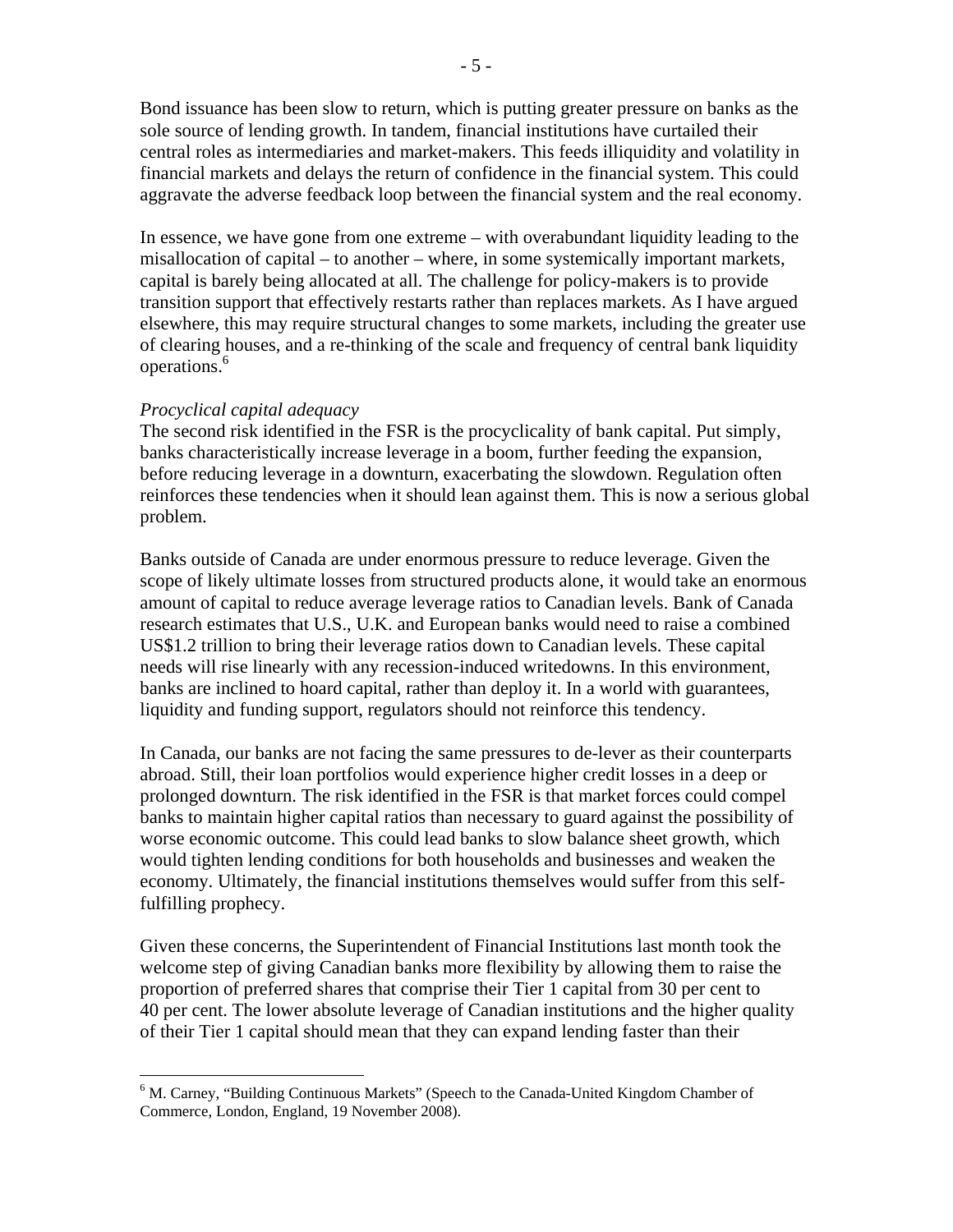international peers. The value of this virtually unique advantage of our economy should not be underestimated.

The Bank is working with its international counterparts to examine how the current regulatory capital framework may amplify fluctuations in economic and financial conditions.<sup>7</sup> Under current rules, capital requirements are linked to the credit risk in an institution's portfolio. In an upturn, risk goes down, banks are required to hold less capital, and the growth of credit increases. The problem is that this can amplify swings in financial conditions and lead to the emergence of financial imbalances. Recall the link between credit growth and future financial stress that I just mentioned. Then, during the downturn when credit risk increases, banks are required to increase capital holdings, thus exacerbating the economic weakness and financial stress.

This is the motivation for proposals to have capital requirements move procyclically. Banks could be required to build up capital buffers during times of rapid credit expansion. This would strengthen their balance sheets and reduce the risk that financial imbalances will develop from overly easy financial conditions. During a downturn, banks could then draw down these buffers, which would reduce the need to liquidate assets or restrict loan growth at a time when credit conditions and asset prices are already under stress. In this way, capital requirements would moderate the ups and downs of the credit cycle – the reverse of what currently happens – reducing the risk of a future crisis.

This macroprudential approach to capital requirements is tremendously important, but it is also complex, with a number of practical and logistical concerns. Such a system could be accomplished by linking capital requirements to movements in credit-cycle indicators, such as loan growth and asset prices. For example, our research on the determinants of financial stress that I mentioned a moment ago can help inform the development of such regulatory guidelines. It is probably unrealistic to think that ex ante a perfect formula can be derived. Ultimately, there are important questions regarding the balance of rules and discretion and, regarding the latter, who should exercise that discretion.

# *Household balance sheets*

The third risk relates to the health of Canadian household balance sheets. Household credit makes up about 60 per cent of the Canadian banking sector's total loan exposure, so losses on household lending would likely have an immediate impact on capital adequacy and forward profitability. The household sector could be an important channel through which global economic weakness affects the Canadian financial sector more widely.

While the Canadian household sector remains relatively healthy, its resilience will be tested during the recession. Various indicators of financial stress, such as bankruptcies and loans in arrears, have increased recently from historically low levels. Falling equity markets and softening house prices have put pressure on household balance sheets at a time when the ratio of debt to income is already at a record high of 140 per cent. The

 7 See "Recent Proposals for Procyclical Capital Requirements," *Financial System Review* (Ottawa: Bank of Canada, December 2008): 15.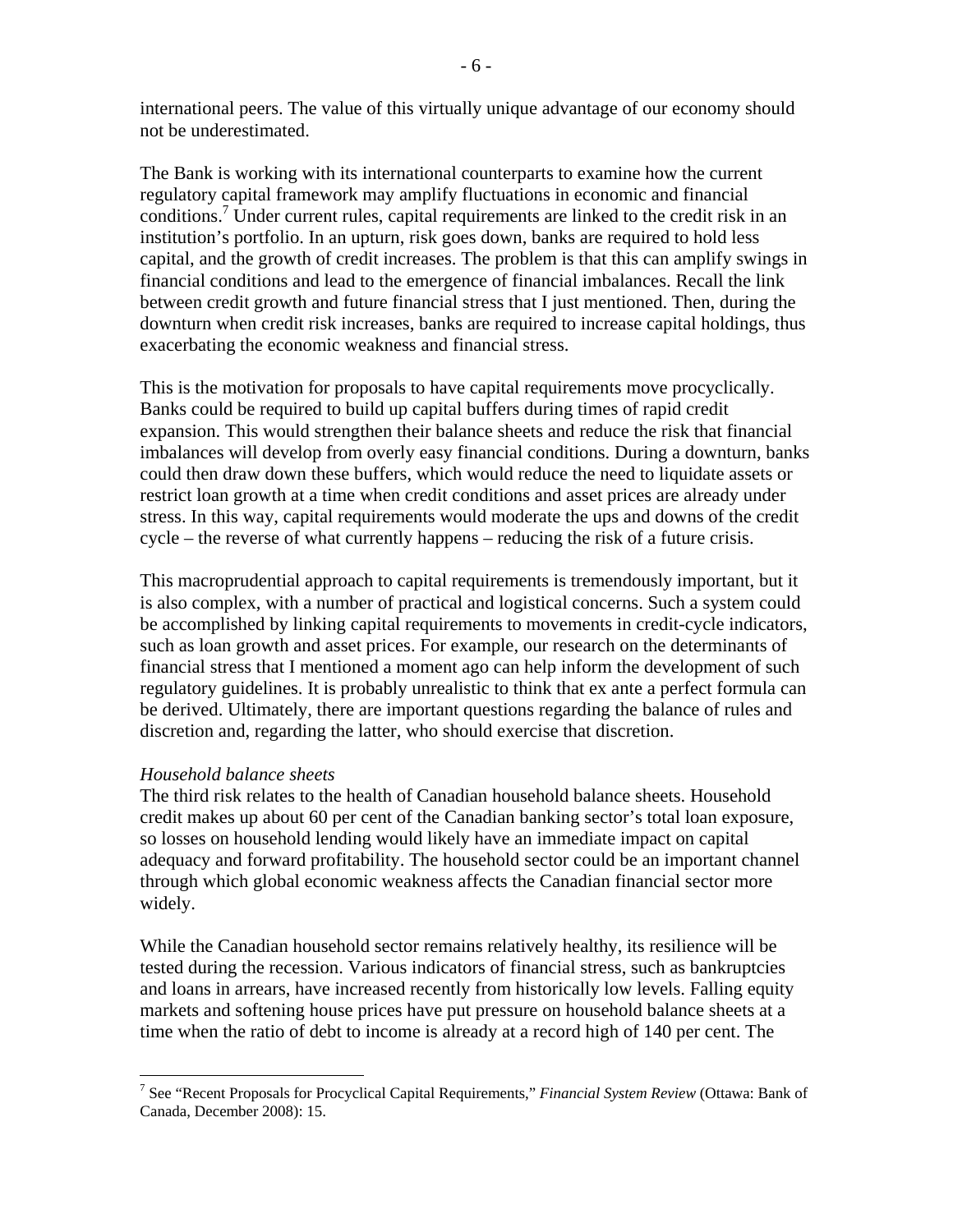household debt-to-asset ratio has risen as the credit crisis intensified, reaching 19 per cent at the end of the third quarter - the highest level since 1990. At the same time, the debtservice ratio of households actually declined modestly to 7.5 per cent, well below the historical average of 9.2 per cent seen since 1992, owing to lower effective borrowing costs. This gives a measure of assurance that most households can comfortably manage their debts.

The health of Canadian households is obviously important to our banking sector. If the global economic downturn were significantly more severe than projected, then household defaults in Canada could rise sharply. This risk would be magnified if banks begin to tighten credit conditions to households more significantly than they have so far. In the FSR, we examined these risks using a simulated stress test. Specifically, we examined an extreme scenario where nominal household income drops at an average annual rate of 2 per cent for six straight quarters as a result of global economic weakness. Such an event could double – from 3 per cent to 6 per cent – the proportion of Canadian households considered to be vulnerable; that is, with debt-service ratios above 40 per cent of income. Further, those vulnerable households would own 13 per cent of total household debt, a figure double the average of the past 10 years. If this scenario were to materialize, it would prompt significant losses among Canada's banks.

However, it is important not to overplay this scenario, since it actually illustrates the strength of our system. First, the scenario is extreme – the annual growth of household income has not been negative during any quarter over the 37 years for which data are available. Second, while the average Tier 1 capital ratio of our banks would fall from 9.7 per cent to about 8.8 per cent, this figure is still more than two times the minimum ratio allowed under the Basel II Accord, and well above OSFI's 7 per cent threshold.

There are a number of reasons why the risk posed by household balance sheets is significantly lower in Canada than elsewhere, not the least of which is Canada's more conservative lending culture. For example, subprime mortgages account for less than 5 per cent of Canadian mortgage lending, roughly one-third the level in the United States. Further, since Canada requires insurance on high-loan-to-value mortgages and Canada Mortgage Bonds carry an explicit sovereign guarantee, there has been no negative feedback loop between the housing market and the financial sector as has been all too apparent in other major economies. While Canada's debt-service ratio remains below its historical average, as I mentioned, the debt-service ratio in the United States remains above its historical average. Further, the absolute cost of household debt in Canada – both mortgage and other loans – has fallen by about 100 basis points since the onset of the crisis last year.

Nonetheless, the Bank of Canada will continue to closely monitor the risk posed to financial stability from household balance sheets. In addition, the Bank will closely consider the possibility that households may be more sensitive to shocks to their income or wealth as it develops its outlook for Canadian growth and inflation.